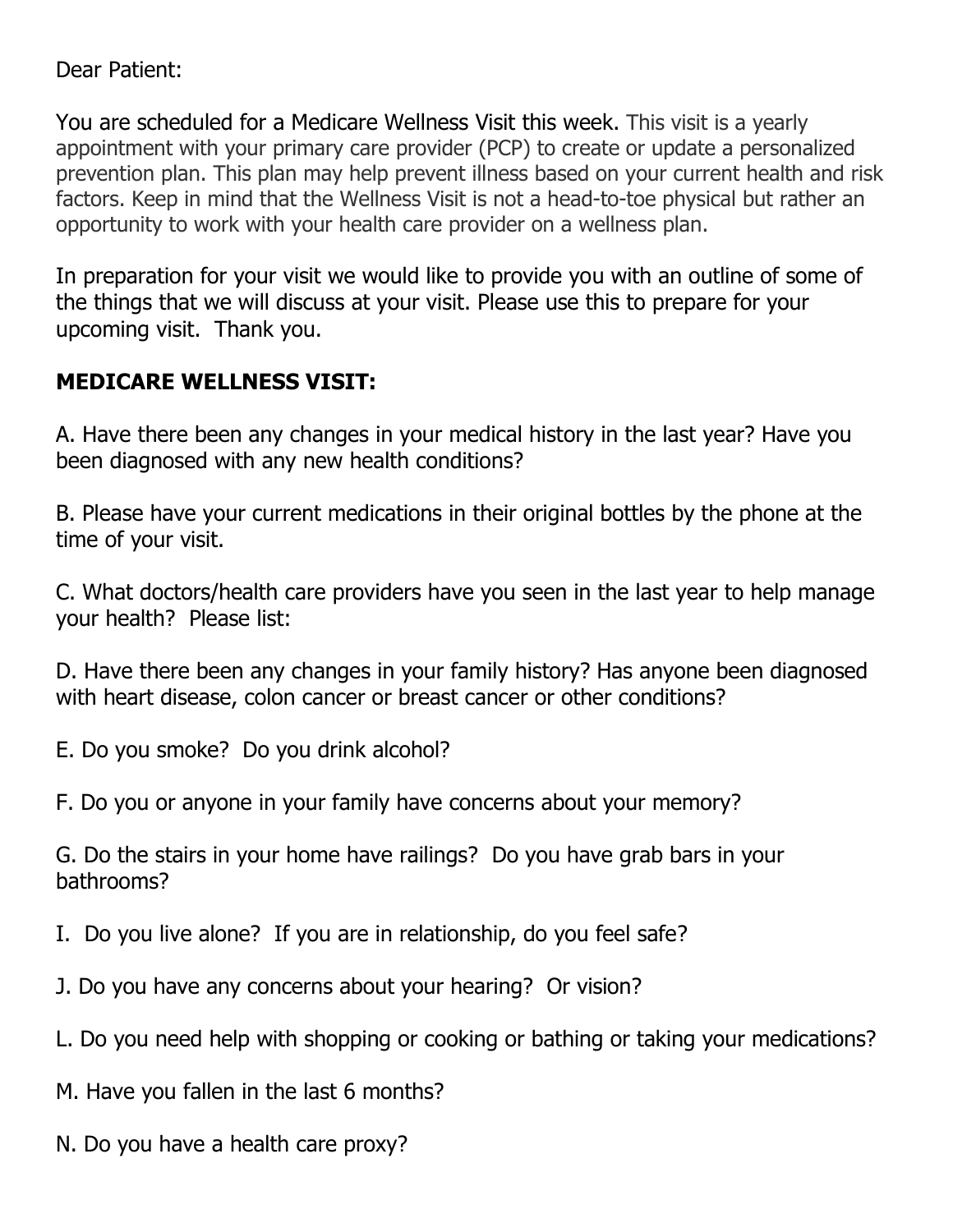## **Depression Screening:**

Over the past 2 weeks, have you experienced having little interest or pleasure in doing things? Yes or No

Over the past 2 weeks, have you been feeling down, depressed or hopeless? Yes or No

If you answered yes to either of these questions please complete the following questions:

**In depth depression screening:** 0=Not at all 1=Several Days 2=More than half the days 3=Nearly Every Day

1. Little interest or pleasure in doing things 0 1 2 3

2. Feeling down, depressed, or hopeless 0 1 2 3

3. Trouble falling or staying asleep, or sleeping too much 0 1 2 3

4. Feeling tired or having little energy 0 1 2 3

5. Poor appetite or overeating 0 1 2 3

6. Feeling bad about yourself or that you are a failure or have let yourself or your family down 0 1 2 3

7. Trouble concentrating on things, such as reading the newspaper or watching television 0 1 2 3

8. Moving or speaking so slowly that other people could have noticed. Or the opposite being so fidgety or restless that you have been moving around a lot more than usual 0 1 2 3

9. Thoughts that you would be better off dead, or of hurting yourself 0 1 2 3